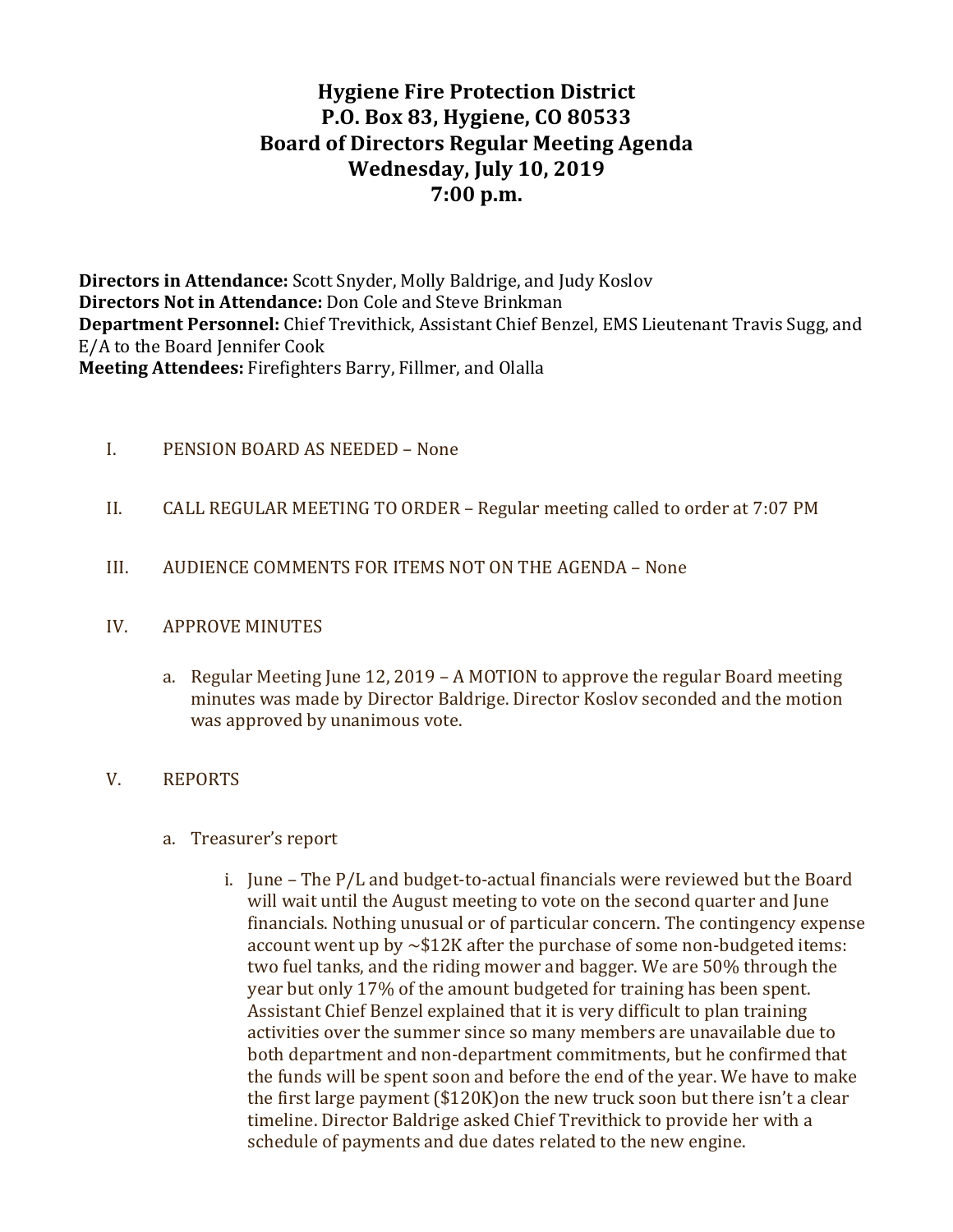- ii. Debit Card Problems Another company recently acquired our bank and the transition disrupted a lot of the procedures that we had in place with our checking accounts. Because of the confusion, there was discussion about the number of people responsible for managing billing and payments and how we can streamline the process going forward. Director Baldrige will work with Chief Trevithick and the Association to plan the next steps but we may end up moving our accounts out of that bank completely. We need to set up banking for the "Friends of Hygiene Fire" nonprofit and it and the timing could work out well to set up both accounts at the same time.
- b. Secretary's report
	- i. Upcoming deadlines
		- 1. The County will send out preliminary valuation assessments in August and the tax revenue estimates will be used to begin planning the 2020 budget.
		- 2. Board Members Three Board members' terms are up next year and we need to keep looking for alternatives to fill those positions. Directors Snyder and Koslov have the option to run for another term but Director Baldrige is term limited and will need to be replaced.
		- 3. Archive Migration Director Koslov expressed some Board concerns to Brian Sanders about the transition from Box.com to Google Docs. Brian set up a folder on Google Docs to do a test migration before we officially move the archives. Once there is a clear understanding of the process, the Board would like to move everything out of Box.com.
- c. Chief's Report
	- i. Ambulance Service Chief Trevithick tried to get more information on why UCHealth decided against posting an ambulance at the station after they met with AMR. Chief Trevithick forwarded UCHealth's reply to the Board members but it didn't provide a lot of detail on why they changed their minds. There may have been some political maneuvering on the part of AMR to suppress competition, as well as a shortage of medics in Boulder County that might make it difficult for UCHealth to staff an ambulance in an area with comparatively less transport activity. HFPD can explore other avenues to get a dedicated ambulance into the district but they are all much more expensive.
		- 1. The Director of the Office of Emergency Management in Boulder County confirmed that fire districts have the right to choose their own ambulance service. However, if an agency that is part of the county contract pulls out of the agreement, that agency would likely have to buy their way back in if/when they decided to rejoin. There is also no guarantee that the agency would even be allowed back in.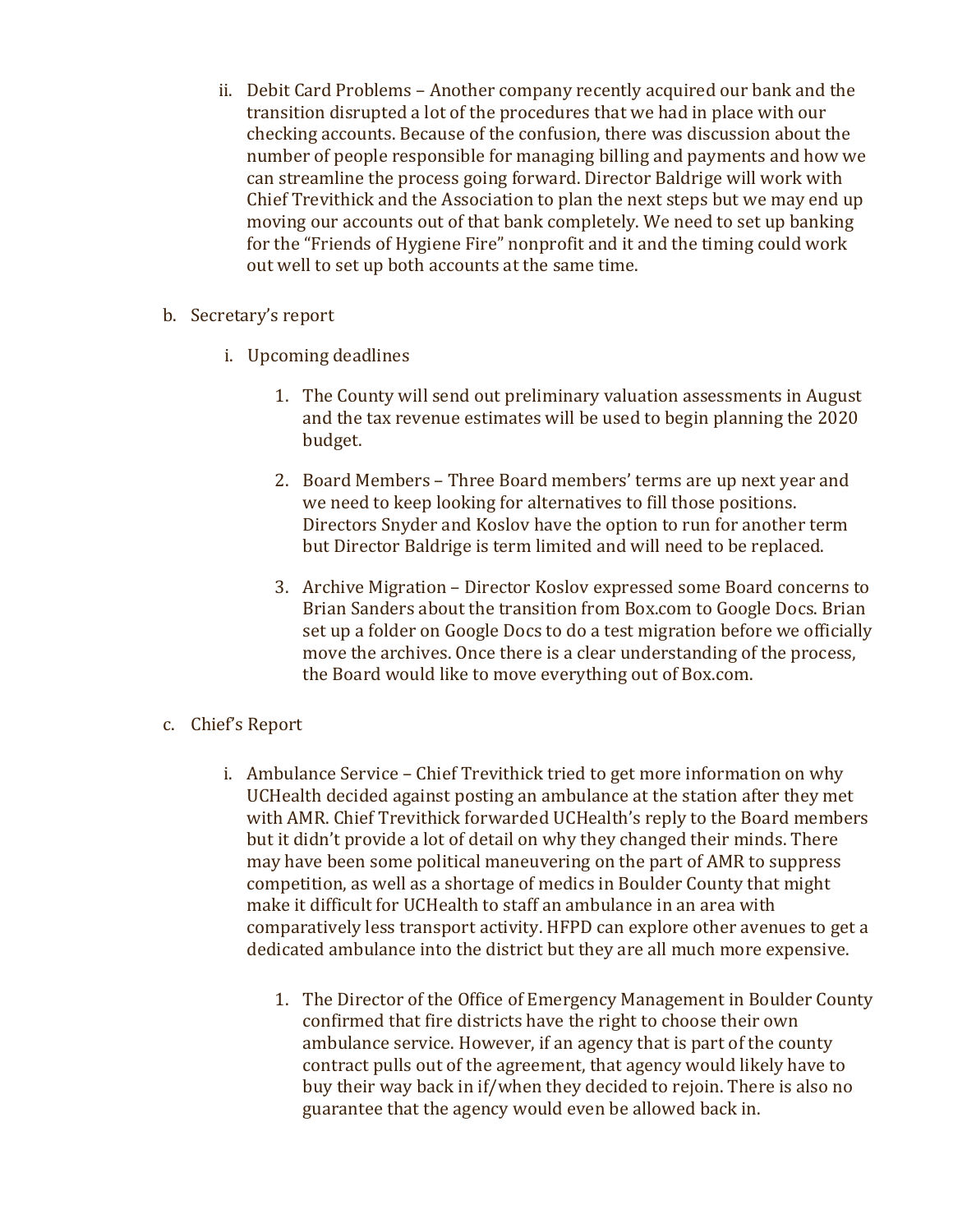- 2. We could likely work out the financial logistics to purchase, equip and staff an ambulance but there are far more uncertainties about licensing issues, legal obstacles, dispatch services, etc. We may need to hire a consultant to advise on these types of unknowns before we can consider whether or not the District should pursue proprietary ambulance service for the HFPD.
	- The Mountain View District went through the process of getting their own ambulance they may be able to answer some of our questions. Chief Trevithick and Director Snyder will figure out a time to meet with Mt. View and decide on next steps from there.
- ii. Mutual Aid Still in process. Chief Trevithick is meeting with Mountain View soon to review and update mutual aid agreements.
- iii. 2841 Vehicle Title Nothing to report
- iv. IT Program
	- 1. Discuss need to migrate archives to Google Docs, and update on IT projects and cost - See Secretary's Report, Vb3
	- 2. Auxiliary Volunteer Barnaby has finished the majority of his IT plan to get Department technologies secured and streamlined, and most regular IT-related expenses have been consolidated or eliminated as needed.
	- 3. FF Tolman set up a call alert system in the bunkhouse with speakers and lights. He'll also put the lights facing the road on a timer so drivers will be alerted to emergency vehicles exiting the firehouse for a short duration after the tone.
- v. Public Information Officer (PIO) Assistant Chief Benzel talked to the state PIO and she is going to send information on classes and give direction on which ones he should start with. She also offered to work with him to him to build a "career path" for communicating with the public on behalf of the HFPD.
- vi. Fuel Tanks The County rejected the second permit application because they say that the property is zoned residential, not commercial. Chief Trevithick is now working to get a permit to put the fuel tanks just outside the station. The new application has been submitted and is  $11<sup>th</sup>$  in line for consideration by the County. Locating the tanks adjacent to the station is visually unappealing to District residents and the department will have to give up a parking space but it's more convenient and cheaper because we wouldn't have to pour a concrete slab.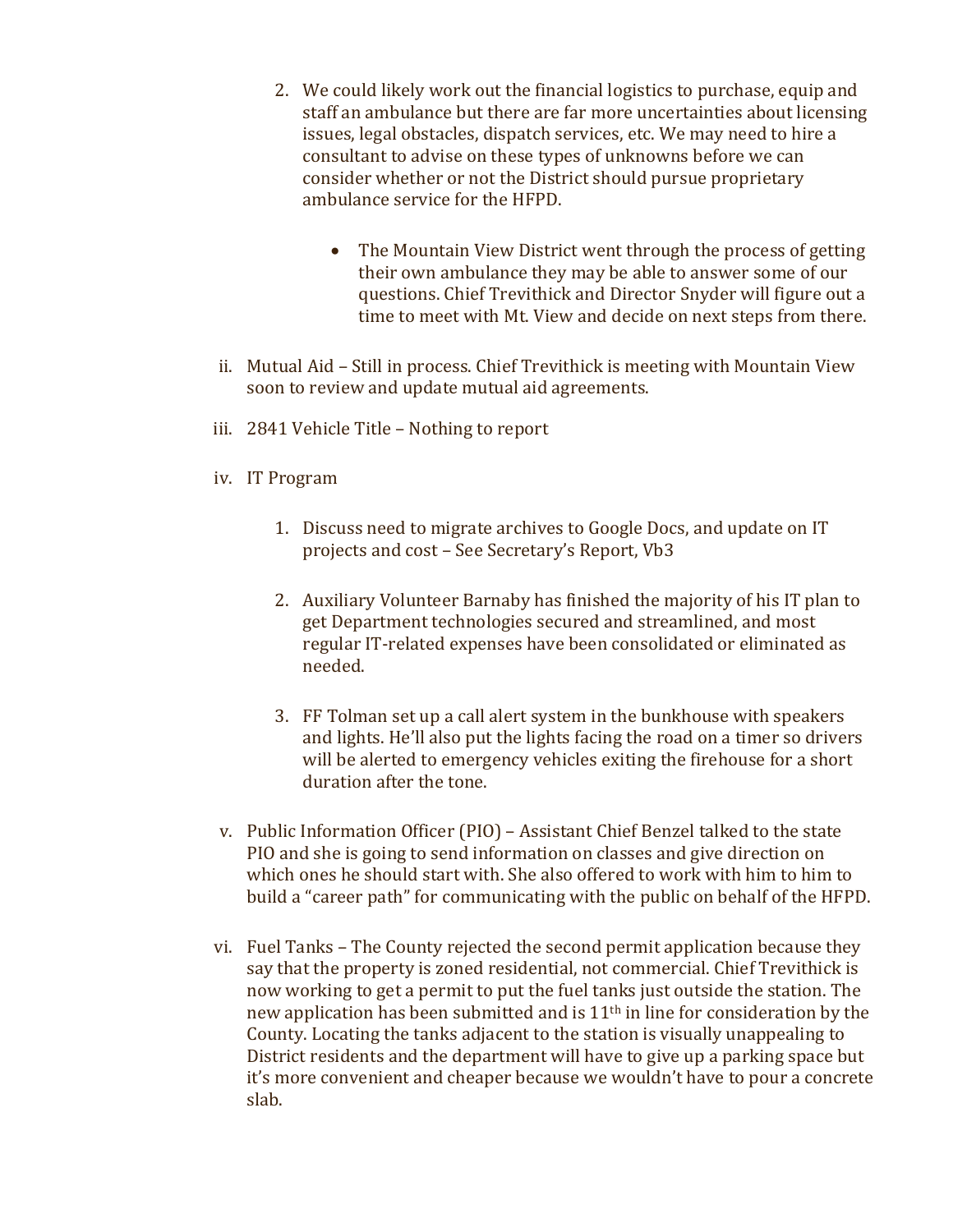- vii. Grant Writer FF Novickis also volunteers with the Front Range District and was able to put Chief Trevithick in touch with a grant writer that they use. The terms of the contract require  $$1,000$  up front and another  $$3,000$  when he writes the grant. If his grant is rejected he will continue to re-write the grant application for up to three years.
	- 1. Chief Trevithick would like to hire him to write a grant for new air packs because the ones we have now have been recalled for defects in the buddy breather. The recalling company is offering either replacement with older equipment or we can buy new air packs ones and pay the difference for the upgrade. For reference, Chief Trevithick is going to find out how the Lyons District is planning to handle the recall and let the Board know.
		- The grant application deadline for the air packs is only a month away so the Board has to decide quickly whether or not to hire the grant writer.
		- We would have to pay the full amount to the grant writer, regardless of whether the application is successful. Before committing, the Board would like to see his track record and get letters of recommendation. Chief Trevithick will ask for that info and send it to Board, along with the contract and details of the grant.
- viii. Other Issues & Opportunities
	- 1. The Times-Call wants to do an article on the volunteer fire department. They have a reporter and photographer coming to the training this weekend to observe and take pictures. The TC is interested in learning where most of the volunteers come from, what makes them want volunteer, and what the Department requires/expects from them. The TC plans to interview Kevin Wright since he is the lone current volunteer who also lives in the District. The Department is going through the hiring process right now and the article will hopefully encourage District residents to sign on as volunteers. Chief Trevithick will inform the Board of the article's anticipated publication date.
	- 2. Response times over the last couple month have been amazing. On a recent non-emergent water rescue call, the FFs were able to be out the door and into the water in a little over 6 minutes. Chief Trevithick has been sending members to various local lakes to familiarize themselves with deployment locations and the various points of entry.
		- Another water rescue training is scheduled for the  $17<sup>th</sup>$ .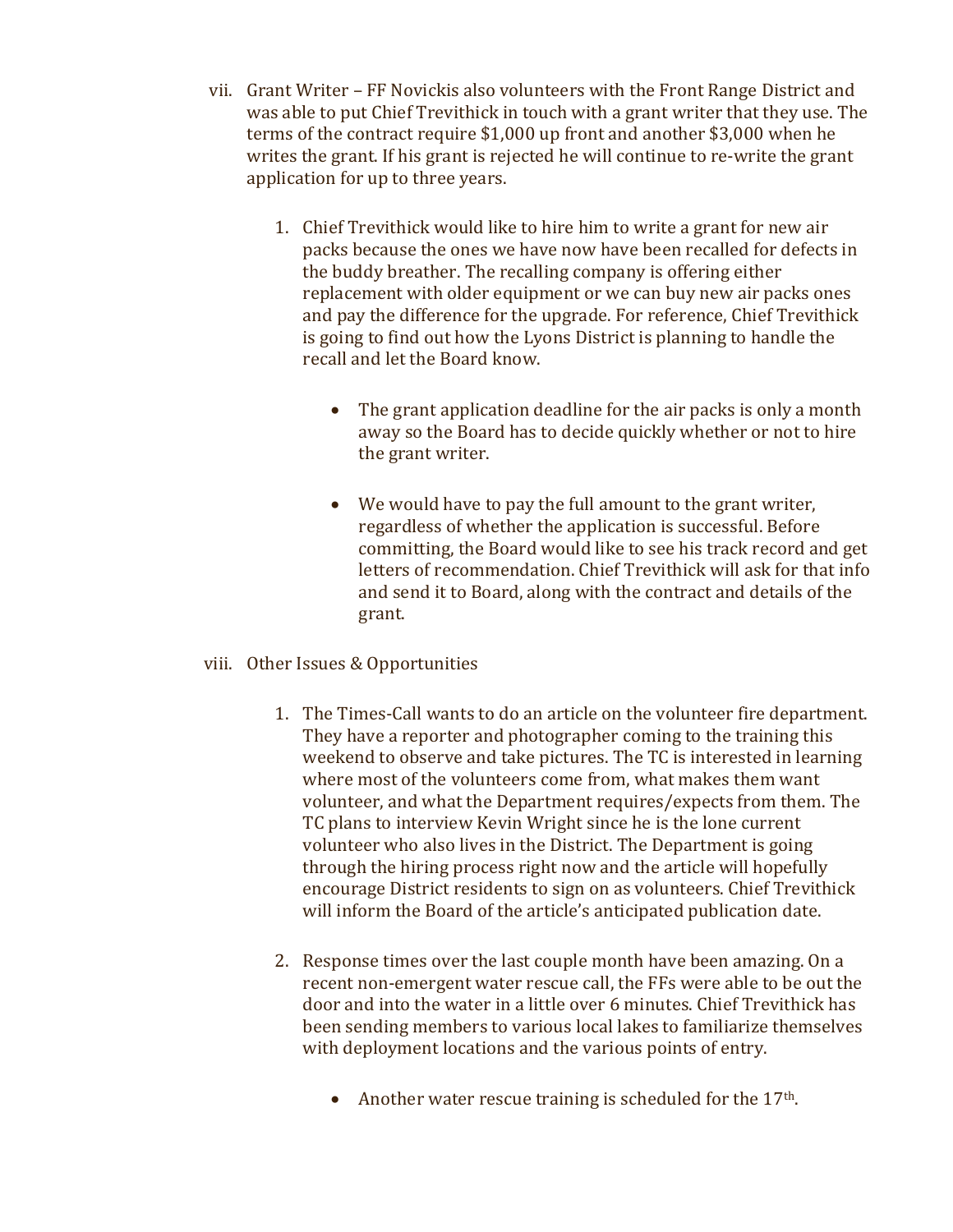3. There was a \$2K cost discrepancy between the amount budgeted for the UTV and the final amount paid. The difference seems to be attributable to shipping charges and similar miscellaneous fees. To prevent going over budget due to unexpected charges in the future, Chief Trevithick proposed that we estimate the total cost for large equipment as the purchase price  $+10%$ .

## VI. OLD BUSINESS

- a. Newsletter The newsletter is slowly taking shape but there is a lot of information to include so it is important to present it very clearly and accurately. Chief Trevithick and Director Koslov wrote an article for the newsletter that details year-over-year changes in response times. The article compares current response times to those prior to the implementation of the shift staffing program and reveals that  $-$  while response times were good before - they have gotten even better since.
	- i. Director Baldrige will send out a draft of the newsletter and postcard before the August meeting.

#### VII. NEW BUSINESS

a. Payback and financing for drop outs – The Department invests quite a bit of money to educate, equip, and train new recruits. All FFs sign a contract agreeing to reimburse those funds if they dropout before a pre-established period of time. It is an infrequent occurrence but here are currently two people who have dropped out and we are now in the position of enforcing payment plans. The Department cannot/should not be in the position of effectively loaning money to its members. To prevent this situation in the future, we need to have a contract that clearly lays out the payment details, expectations, and consequences for people who drop out of the program. Assistant Chief Benzel will work with our attorney to re-write the existing contract to make sure that it is comprehensible and enforceable. He will also communicate the Board's expectations for repayment to the two current dropouts.

#### VIII. AGENDA NEXT MONTH

- a. Work Session No work session in August.
- b. Regular Meeting Because of scheduling conflicts, the regular meeting in August will take place on August  $7<sup>th</sup>$  instead of the 14<sup>th</sup>. Director Koslov will work with Chief Trevithick to file and post notices about the new meeting date.
	- i. Executive Session The Board will do an annual performance review of Chief Trevithick in executive session at the August meeting. Director Snyder will ask for feedback from all Department members and forward their responses to the Board members to incorporate into the review.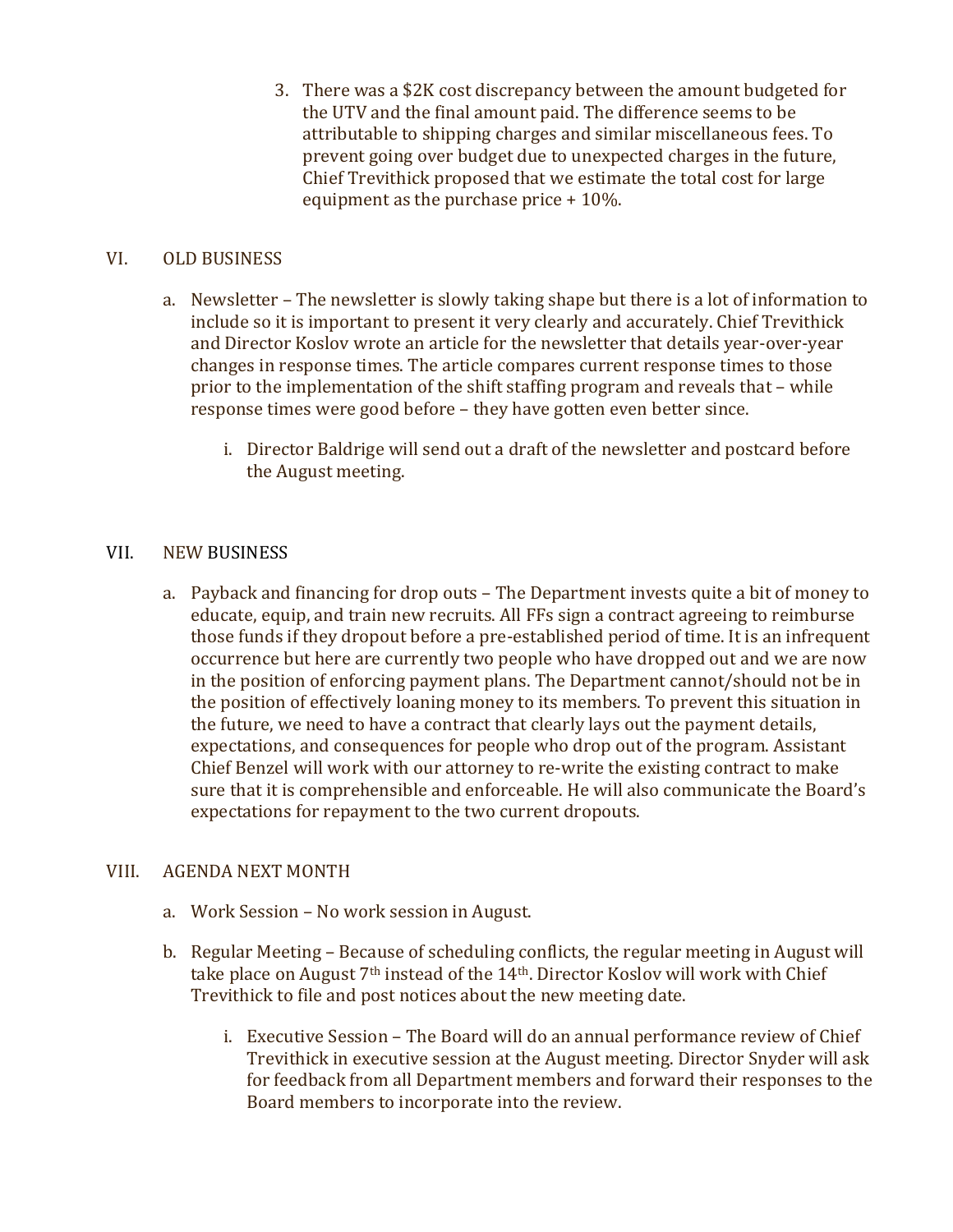- 1. Chief Trevithick will do performance reviews of Assistant Chief Benzel and all the officers and make a report to the Board.
- ii. The November meeting will need to be rescheduled but an alternate date was not established.
- IX. ADJOURNMENT A MOTION to adjourn the meeting was made by Director Koslov at 8:58 PM. Director Baldrige seconded and motion was approved by unanimous vote.

Motion/Resolution Summary:

- MOTION to approve the regular Board meeting minutes
- MOTION to adjourn the meeting

## **ACTION ITEMS:**

#### **Chief Trevithick**

- $-$  Work on getting the title to 2841
- Provide Director Baldrige with a schedule of payments and due dates related to the new engine
- Coordinate with Director Snyder to meet with Mountain View to discuss their experience getting an ambulance into their District
- Find out how the Lyons District is handling the air pack recall and relay to the Board
- Get track record and letters of recommendation on the proposed grant writer and send to Board, along with his contract and details of the grant
- Inform the Board of the anticipated publication date of the Times-Call article
- Do performance reviews of Assistant Chief Benzel and all the officers and make a report to the Board at the August meeting in executive session

## **Assistant Chief Benzel**

- Work with our attorney to re-write the existing reimbursement agreement
- Communicate the Board's expectations for repayment to the two current dropouts

## **All Board Members**

- Email suggestions for the newsletter postcard to Director Baldrige

## **Director Snyder**

- Coordinate with Chief Trevithick to meet with Mountain View to discuss their experience getting an ambulance into their District